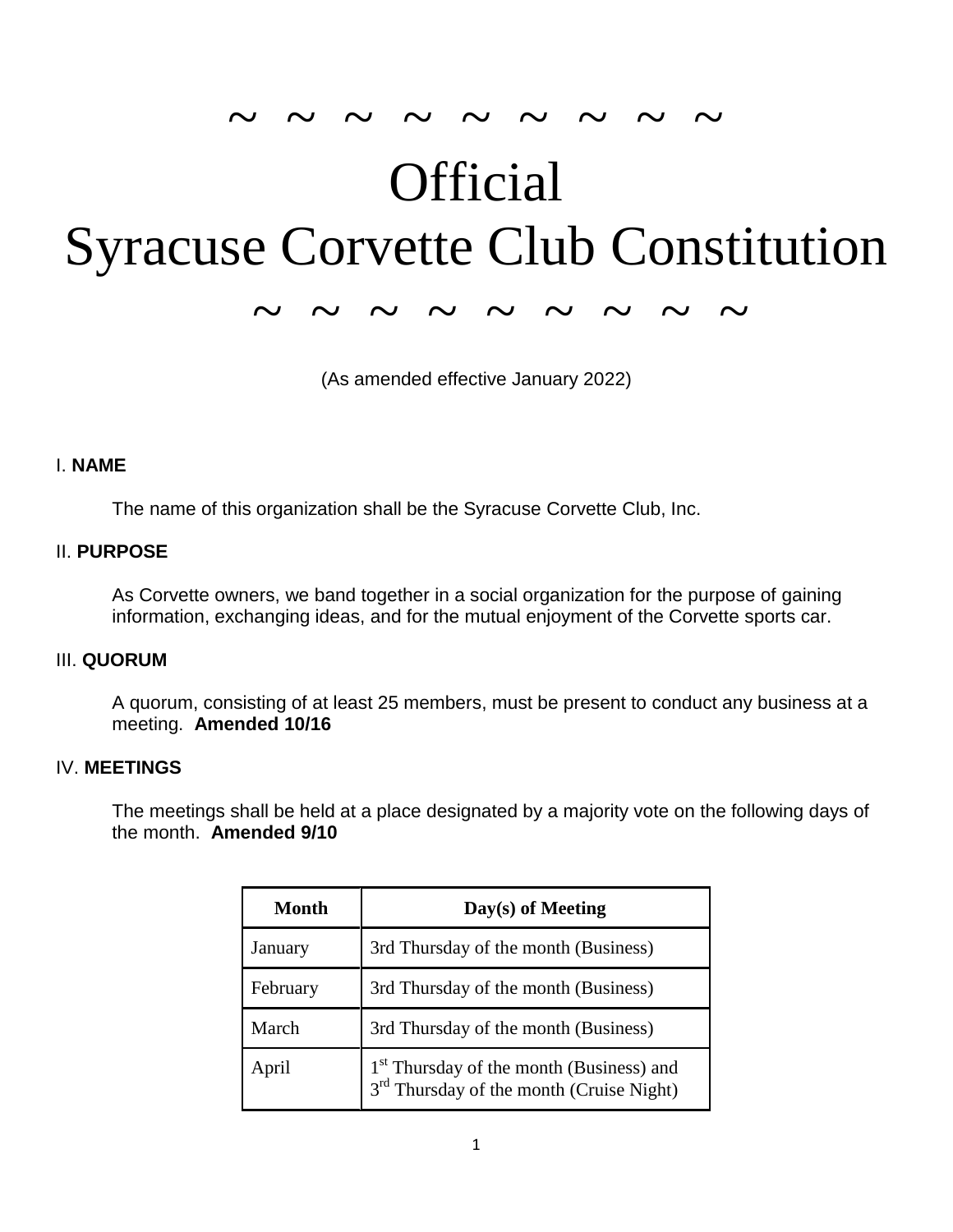| May       | 1 <sup>st</sup> Thursday of the month (Business) and<br>3 <sup>rd</sup> Thursday of the month (Cruise Night) |
|-----------|--------------------------------------------------------------------------------------------------------------|
| June      | 1 <sup>st</sup> Wednesday of the month (Business) and<br>3rd Wednesday of the month (Cruise Night)           |
| July      | 1 <sup>st</sup> Wednesday of the month (Business) and<br>3rd Wednesday of the month (Cruise Night)           |
| August    | 1 <sup>st</sup> Wednesday of the month (Business) and<br>3rd Wednesday of the month (Cruise Night)           |
| September | 1 <sup>st</sup> Thursday of the month (Business) and<br>3 <sup>rd</sup> Thursday of the month (Cruise Night) |
| October   | 1 <sup>st</sup> Thursday of the month (Business) and<br>3 <sup>rd</sup> Thursday of the month (Cruise Night) |
| November  | 1 <sup>st</sup> Thursday of the month (Business) and<br>3 <sup>rd</sup> Thursday of the month (Cruise Night) |
| December  | No meetings                                                                                                  |

Meetings shall be held according to the above schedule, with the first meeting of the month (January thru November) being a "business" meeting and the second meeting of the month (April thru November) being a "cruise night". **Amended 10/19**

The location of the "cruise night" shall be determined by the Cruise Night Committee, with ideas, suggestions and input from the membership. **Amended 10/15**

## V. **NOMINATIONS AND ELECTIONS**

- 1. Nominations for officers shall take place at the first "business" meeting in October. **Amended 10/16**
- 2. Officers shall be elected at the "business" meeting following the nomination meeting. **Amended 10/16**
- 3. A member can hold only one office.
- 4. Election of officers shall commence with the office of the President, continuing with offices of Vice President, Treasurer, Governor, Secretary, Webmaster and Cruise Master. When an individual is elected to an office, their name shall be struck from any subsequent offices on the ballot. If necessary, nominations will be accepted to fill the ballot for any offices that had all nominations struck. **Amended 9/09**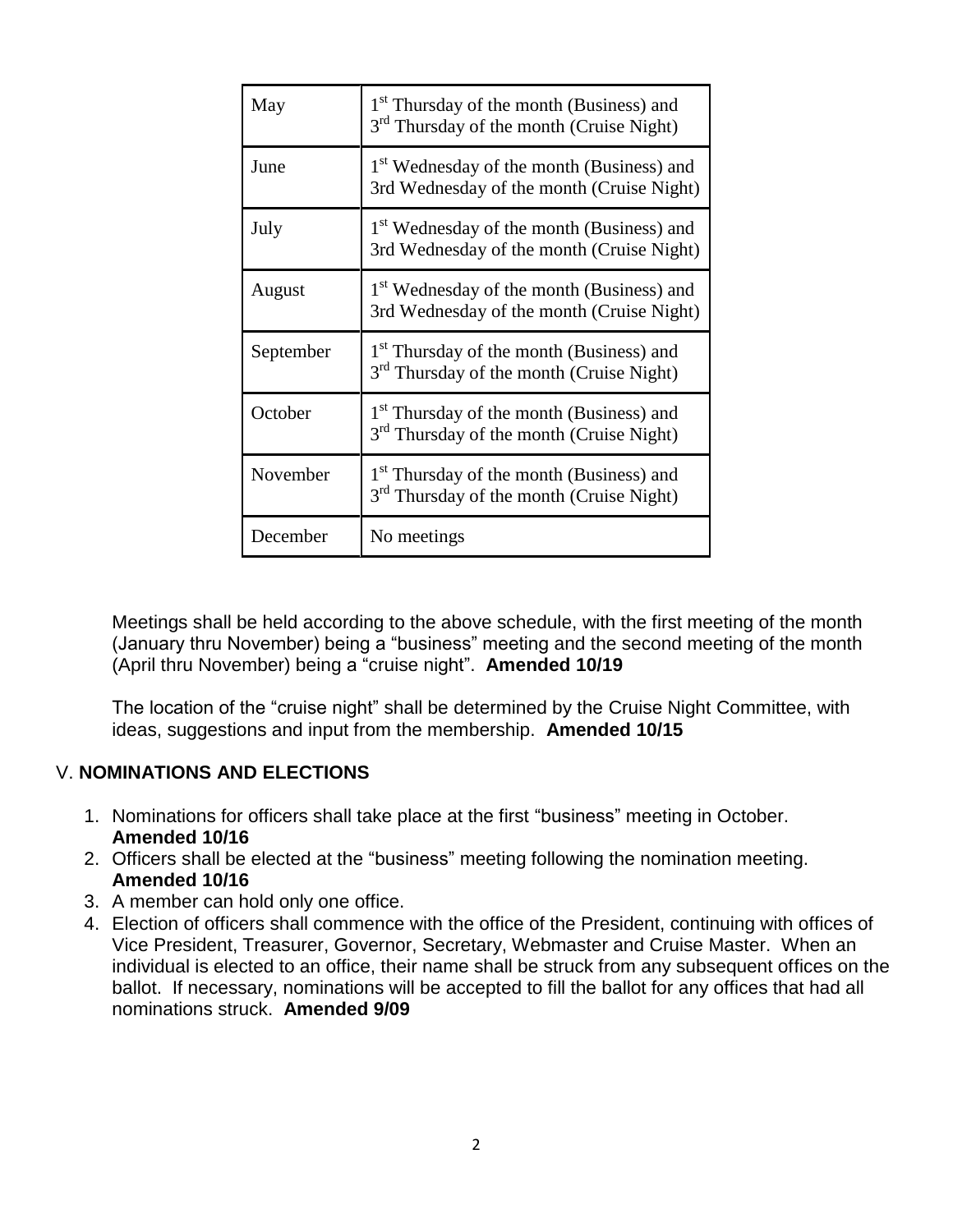## VI. **ELECTED OFFICERS AND THEIR DUTIES**

The elected officers and their respective duties shall be as follows:

- 1. **PRESIDENT:** Shall take charge of meetings, interpret the Constitution, represent the club at civic affairs, and mail membership cards each year. In the absence of the President, the Vice President shall assume those duties. In the absence of the Vice President and President, the Presidential duties shall be assumed by the Treasurer and each subsequent office thereof in the Treasurer's absence. **Amended 10/15**
- 2. **VICE PRESIDENT:** Shall maintain a current record of SCC social points and act as the final governing body to all point disputes, work closely with the President in keeping interest and enthusiasm at a high level, maintain retail sales inventory (i.e. name badges, flags, window decals, etc.), order Club merchandise, mail Corporate sponsorship request letters in November of each year and prepare Corporate sponsorship invoices offering different sponsorship levels (i.e. Platinum, Gold and Silver). **Amended 10/15**
- 3. **TREASURER:** Shall take the responsibility for the collection and disbursal of all finances and keep a written record of all such transactions; as well as the filing of federal Form 990EZ or the equivalent form (income tax return for a not-for-profit entity) with the Internal Revenue Service. The treasurer shall also prepare a report of financial activity from the previous month, which shall be read at the first "business" meeting each month. Written copies of the financial report will be submitted to all Officers and the Historian. Any member may request a copy for review, of any monthly financial statement, budget, Form 990EZ (or equivalent). Expenditures shall be governed by a budget which shall allocate expenditures by category. The budget shall be submitted by the current Treasurer by the May meeting. Any expenditure in excess of \$200.00 not covered under the budget, or needed prior to approval of the budget, shall be voted on by the membership, requiring a "simple majority" vote to be approved. **Amended 10/16**
- 4. **SECRETARY:** Shall record the minutes of all meetings and distribute those minutes to the elected and appointed officers, maintain an updated e-mail list of members and send out notices to membership, at the direction of the officers. **Amended 10/15**
- 5. **GOVERNOR:** Shall receive new member applications, issue welcome packets to new members, and maintain and update membership roster in a timely fashion. **Amended 10/15**
- 6. **WEBMASTER:** Shall maintain the Syracuse Corvette Club's official internet website. Shall add and remove information about the Club or Club functions in a timely manner. **Amended 10/16**
- 7. **CRUISE MASTER(S):** Shall keep Club abreast of all regional and local car shows and activities, and facilitate Club cruises. **Amended 10/15**

Any elected or appointed officer may be removed from office "for cause", due to malfeasance of duties. In the event of possible malfeasance, the matter shall be discussed by the membership at a "business" meeting, and then voted on at the following "business" meeting. Any vote for removal shall require a two-thirds majority of those members in attendance and no absentee ballots will be considered for such a vote. **Amended 10/17**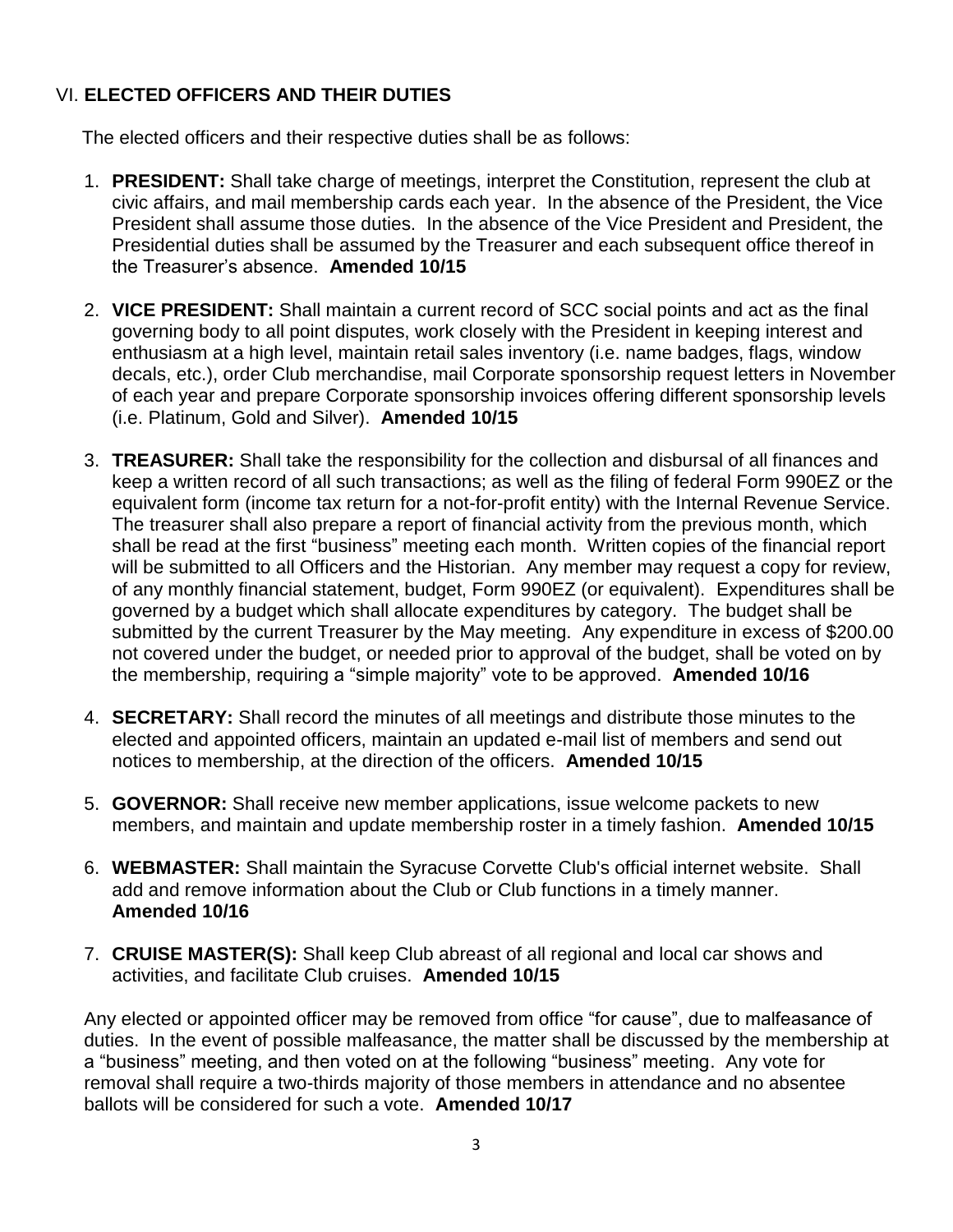The elected officers shall comprise the Board of Directors.

The elected and appointed officers attend the Board of Directors meetings.

Each elected office is for a two-year term. **Amended 9/11**

In the event that an officer decides not to serve the second year of his or her term, s/he shall notify the Board of Directors prior to the next nomination meeting (the first meeting in October) so that nominations can take place for that office. **Amended 9/11**

In the event of a vacated position or resignation of an officer (that being a resignation other than at the end of the first year of office as enumerated in the preceding paragraph), the Board of Directors is empowered to hold a special election to fill the vacated office as soon as possible. **Amended 9/11**

Any officer may run again at the end of his or her two-year term. **Amended 9/11**

## VII. **VOTING FOR ELECTION OF OFFICERS**

- 1. A majority vote shall be required to elect any officer.
- 2. At the October "business" meeting, the Board of Directors shall appoint an Election Committee, who shall have the responsibility of opening and counting the absentee ballots on the night of the election, and who shall also count the regular votes. **Amended 10/16**
- 3. Members who have paid their dues for that year may vote via presence at the election meeting (the first "business" meeting in November) or via absentee ballot, which must be downloaded from the Syracuse Corvette Club website. (In the event that a member does not have access to a computer, an absentee ballot may be obtained from an elected or appointed officer.) **Amended 10/15**

Such absentee ballots must be properly executed and then placed into a blank inner envelope marked only as, "Absentee Ballot". This sealed "Absentee Ballot" inner envelope shall then be inserted into an outer envelope containing the member's name and return address, sealed and mailed to:

#### *Syracuse Corvette Club Attn: Election Committee Post Office Box 5214 Syracuse, NY 13220-5214*

All absentee ballots must be postmarked no later than seven (7) days prior to the election date. No member running for an office may submit an absentee ballot. The President will pick up absentee ballots from the Post Office box, up until the night of the election, and deliver them to the election night meeting, which shall take place the first "business" meeting in November. In the event that the President is unable to pick up and deliver the absentee ballots, the Vice President shall assume this responsibility. Any absentee ballots that do not meet the afore-mentioned criteria will not be eligible. **Amended 10/15**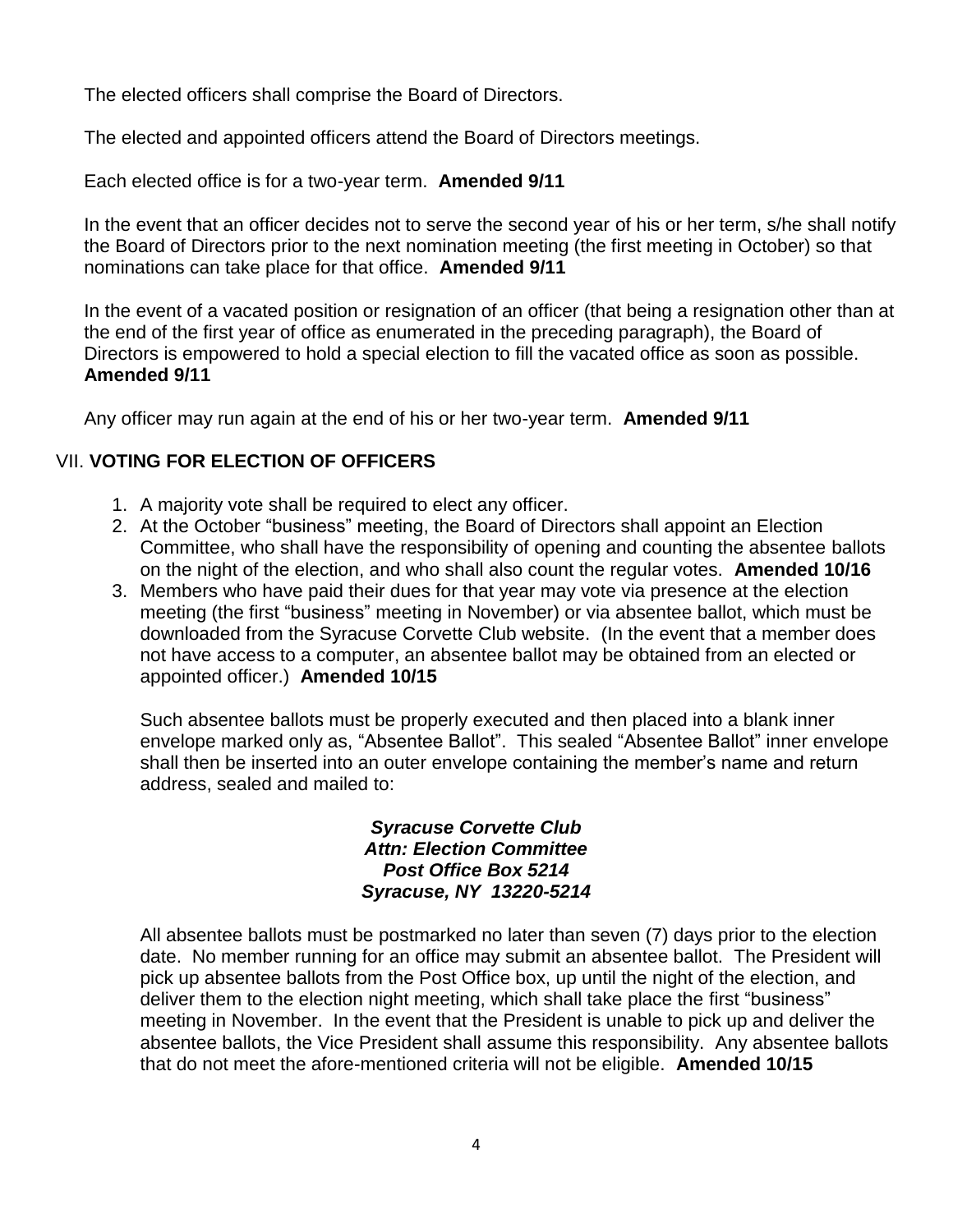(Note: Only one absentee ballot shall be allowed per envelope. Couples must submit separate envelopes.) **Amended 10/15**

- 4. Any disputes arising as to the validity of the absentee ballots will be determined by the Election Committee. Their decision is final. **Amended 9/09**
- 5. In the event of a tie, a re-vote will take place at the next business meeting. All original absentee ballots will be discarded and an entire new election process will take place. **Amended 10/15**

## VIII. **APPOINTED OFFICERS**

**HISTORIAN:** The office of Historian shall be appointed by the Board of Directors and that individual will serve in that position until such time as that individual no longer wishes to serve in that respective capacity. The Historian shall keep records of all old minutes, news clippings, announcements, photographs, etc., pertaining to Club activities.**Amended 10/16**

**PUBLICITY DIRECTOR:** The office of Publicity Director shall be appointed by the Board of Directors and that individual will serve in that position until such time as that individual no longer wishes to serve in that respected capacity. The Publicity Director shall help to promote and advertise club events. **Amended 10/16**

## IX. **MEMBERSHIP**

- 1. Any Corvette owner and Corvette owners' spouse/companion is eligible for membership in the SYRACUSE CORVETTE CLUB, INC. Ownership of a Corvette is required only at the time of initiation into the Club. Should the person subsequently dispose of said Corvette, he/she may become a Social member, by approval of a majority of the members present at a "business" meeting. **Amended 10/15**
- 2. A new member shall be given voting privileges at the time their dues are paid.
- 3. Any person who has commended himself/herself to the Club may be elected to the Club as an HONORARY member for one year by a simple majority vote of the members present at any "business" meeting. HONORARY members are entitled to all club privileges *except* they shall not have the right to vote or hold office. **Amended 10/16**
- 4. Members are eligible to hold office, have voting privileges, receive all meeting and event notices, and may display the club emblem. There can be an absentee ballot used by any member.
- 5. All new members (of one year or less) are encouraged to help organize two events per year. Established members (of greater than one year) are encouraged to help in organizing one event per year.
- 6. Membership renewals shall be paid by March  $31<sup>st</sup>$  of each year. Any renewing member(s) whose dues are not paid by March 31<sup>st</sup> of each year shall have their name(s) removed from the official SCC roster and their e-mail address(es) removed from the official SCC e-mail distribution list. New members may pay their dues at anytime of the year in which they join and their name(s) and e-mail address(es) shall be added to the official SCC roster and official SCC e-mail distribution list, upon the receipt of their dues payment. **Amended 10/17**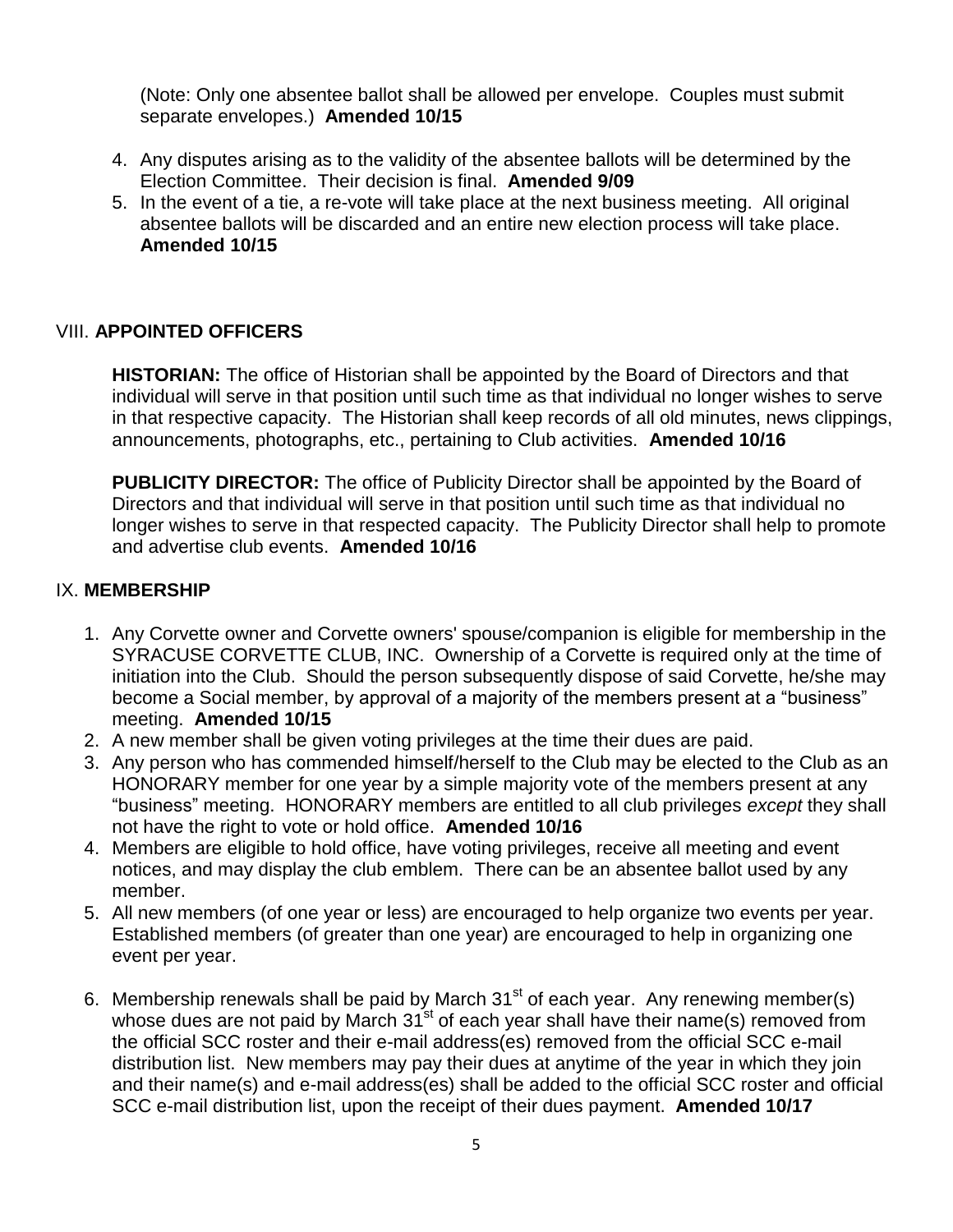7. Any SCC member or former member, who has not paid their dues for the current year, shall be prohibited from attending, participating, or volunteering at SCC events or functions, until such time as their dues are paid in full. (Note: The Board of Directors, by majority vote, may waive this restriction for "family members" of current paid-up members who may wish to attend or volunteer.) **Amended 10/17**

Any member may be removed from membership "for cause", due to malfeasance. In the event of possible malfeasance, the matter shall be discussed by the membership at a "business" meeting, and then voted on at the following "business" meeting. Any vote for removal shall require a two-thirds majority of those members in attendance and no absentee ballots will be considered for such a vote. **Amended 10/16**

## X. **DUES**

- 1. Dues shall be approved by a two-thirds vote.
- 2. The SCC annual membership fee shall be \$30.00 per individual or \$45.00 per couple. **Amended 10/15**
- 3. Honorary members will not have to pay dues.
- 4. New members who join the club the last Sunday of July of any year up until December 31<sup>st</sup> of that year will not have to pay dues for the subsequent year. For this purpose, a new member is defined as one who has never been a member of the club in the past. This provision is a one-time exception per lifetime for a new member. **Amended 09/12**

## XI. **CLUB EVENTS AND POINTS**

## **SCC Social Points:**

1. **SCC Events:** A member will chair or co-chair no more than **three** social events per year for points. Examples of social events are car wash, outing, bowling party, party, picnic, car show, caravan resulting in 100 total miles or more.

Event Chairperson - 20 points.

Co-Event Chairperson - 20 points.

Committee Member/Worker - 15 points.

Day of Show Worker - 10 points.

Members who have registered (i.e. car show) and attend the day of event - 5 points. (as described in # 4 below.) Members who do not register for an event but attend the event - 1 point. **Amended 2/05**

- 2. Meeting attendance 10 points.
- 3. Guest appearance or speaker 10 points. Member shall receive 10 points only once per year.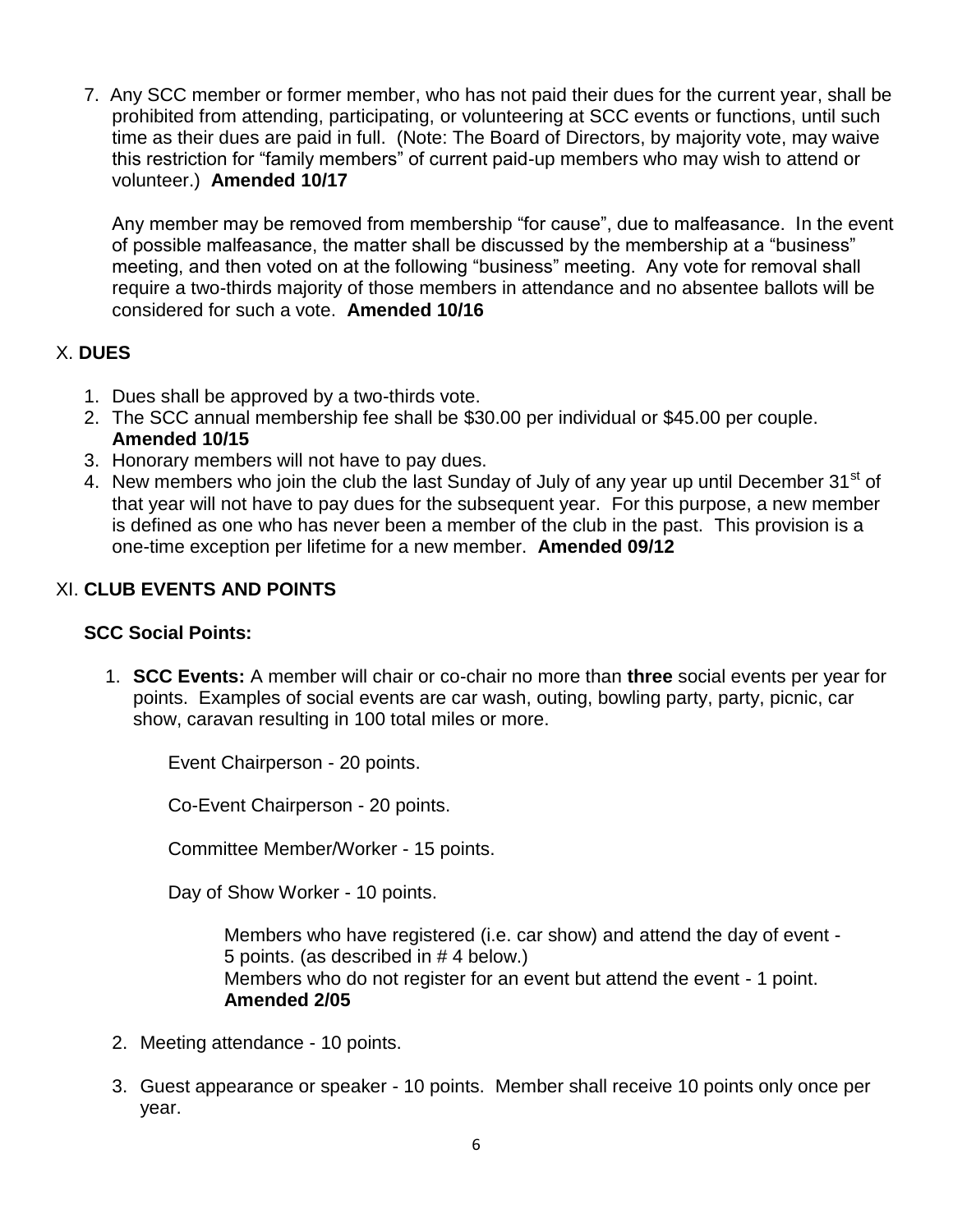- 4. Event attendance 5 points.
- 5. Special assistance to the Club in some internal function 2 to 10 points depending on degree of act and may only be given once during a season (amount to be determined by Club officers).

**Event Chairperson/Co-chairperson:** Shall carry out all duty requirements of SCC and be responsible for arrangements and proper execution of the event. The chairperson must present the results to the Vice President and Webmaster and assure that obligations to SCC are met where applicable before credit for the function may be received. All obligations must be met by an Event Chairperson within fifteen (15) days of the event in order to receive points**.** 

- 1. The event chairperson/co-chairperson shall carry out all duties required by the SCC. He/she shall be responsible for the arrangements and proper execution of the event. **Amended 10/16**
- 2. The SCC, if required, shall advance a set amount of money to the chairperson to start an event. This set amount will be regulated by the club Treasurer's budget. **Amended 10/16**
- 3. Any event, which involves \$350.00 or more, requires both a chairperson and cochairperson.
- 4. The chairperson or his/her representative must report all financial transactions with receipts, monthly to the SCC Treasurer until the conclusion of the event.
- 5. If all or part of the proceeds of the event will result in a donation to a charity or charities, the event committee will select them and the division of the net proceeds. The list of charities and the amounts given to each charity shall be reported to the general membership upon the conclusion of the final accounting of each event. **Amended 10/15**
- 6. The Vettes at the Beach (VAB) Committee shall make available for sale, any unsold "Vettes at the Beach" merchandise. **Amended 10/15**

# XII. **AMENDMENTS**

- 1. A two-thirds vote shall be required to pass an amendment as long as we meet the quorum requirements of Section III. If the quorum requirements of Section III are not met for the Constitution amendment vote, such vote will be deferred to the next "business" meeting that the quorum requirements of Section III are met. **Amended 10/15**
- 2. Any proposed changes to the Constitution may be considered at the September "business" meeting. **Amended 10/19**

The next "business" meeting shall include:

- a) Discussion limited to the President explaining proposed amendments.
- b) Voting on proposed amendments, or acceptance of the Constitution as it stands in the absence of any proposed amendments.
- c) In the event that the September or October "business" meeting is cancelled, the discussion meeting and the Constitution amendment vote meeting will be carried over to subsequent "business" meetings. **Amended 10/15**
- d) Any Constitution amendments passed will become effective January 1 of the following calendar year. **Amended 2/08**